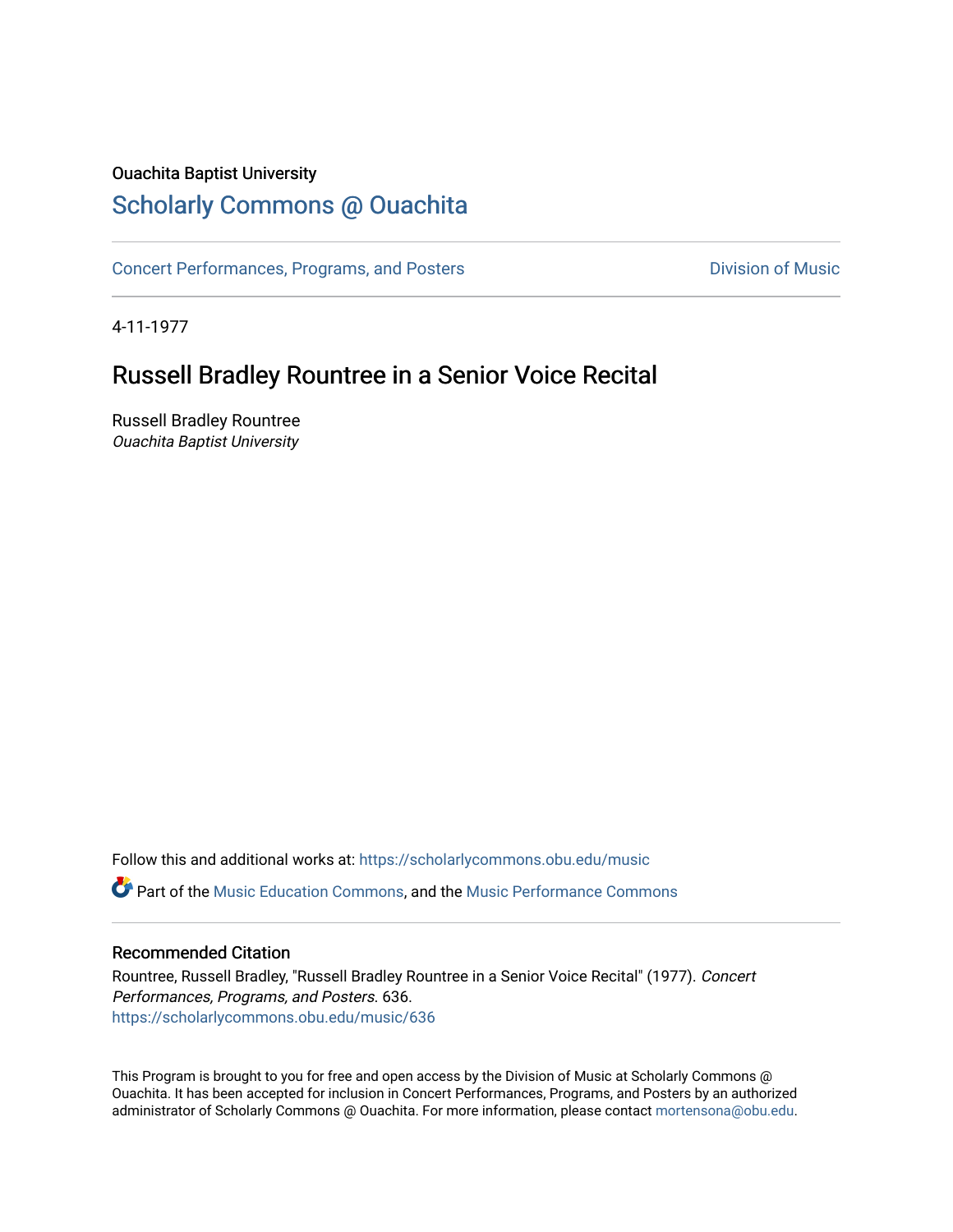Ouachita Baptist University School of Music

presents Russell Bradley Rountree-Tenor

assisted by Miss Donna Tan—Piano Dr. Paul Hammond—Baritone

> in Senior Recital

April 11, 1977

8:00 P. M.

Mabee Fine Arts Center Recital Hall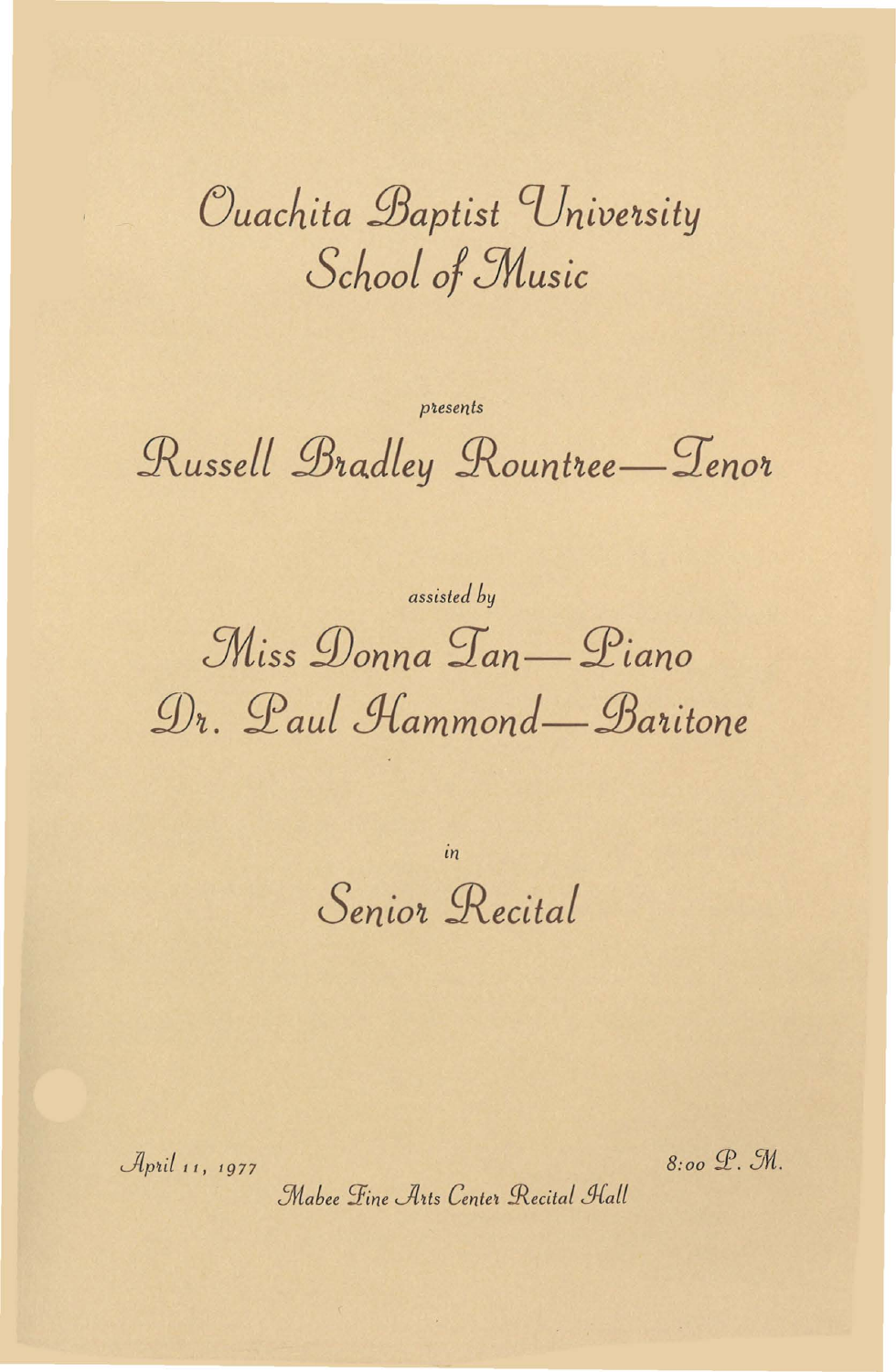$\mathcal{D}$ rogram

### П

A Simple Song **and Series and Series and Series and Series and Series and Series and Series and Series and Series and Series and Series and Series and Series and Series and Series and Series and Series and Series and Serie** (1918- )

Amaryllis **Guilio Caccini** 

(1546-1672)<br>Amaryllis, beloved, oh wilt thou not believe how I do love thee? When I am<br>dead, then wilt thou doubt no longer; love than death is stronger.

### Bring to Jehovah

Heinrich Schuetz  $(1585 - 1672)$ 

Haste Thee, lord God, Haste to Save Me

Now Willi Praise the lord With All My Heart

SUSANNA

Ye verdant hills, ye balmy vales

G. H. Handel (1685-1759)

> leo Delibes (1836-1891)

II

### Bonjour Suzan

Good-Morning, Sue!

Good morning Sue, my fleudelisl I've travelled Paradise all through, I hove made love and verses, too. But why should you care? I'm passing by your door today, So let me in, I pray, Good morning Sue! Après un Rève Gabriel Faure

After a Dream (1845-1924) I dream that you call to me, to depart from this earth with thee to heaven. Then heaven to us did secrets surrender. Alas! Sod 'tis to wake from dreaming! 0 night, give me back thy splendor, return 0 night, thou mystery tender!

Ill

### Sacra la scelta è d'un consorte (1813-1901)

The choice of a spouse is sacred it must be completely free. A bond that only death can dissolve is badly governed by force. I can not choose the man for my daughter, she must trust her own heart and not let the doubt of her father enter in her choice. I know the heart of my daughter and she will do only what is right!

LUISA MILLER Giuseppe Verdi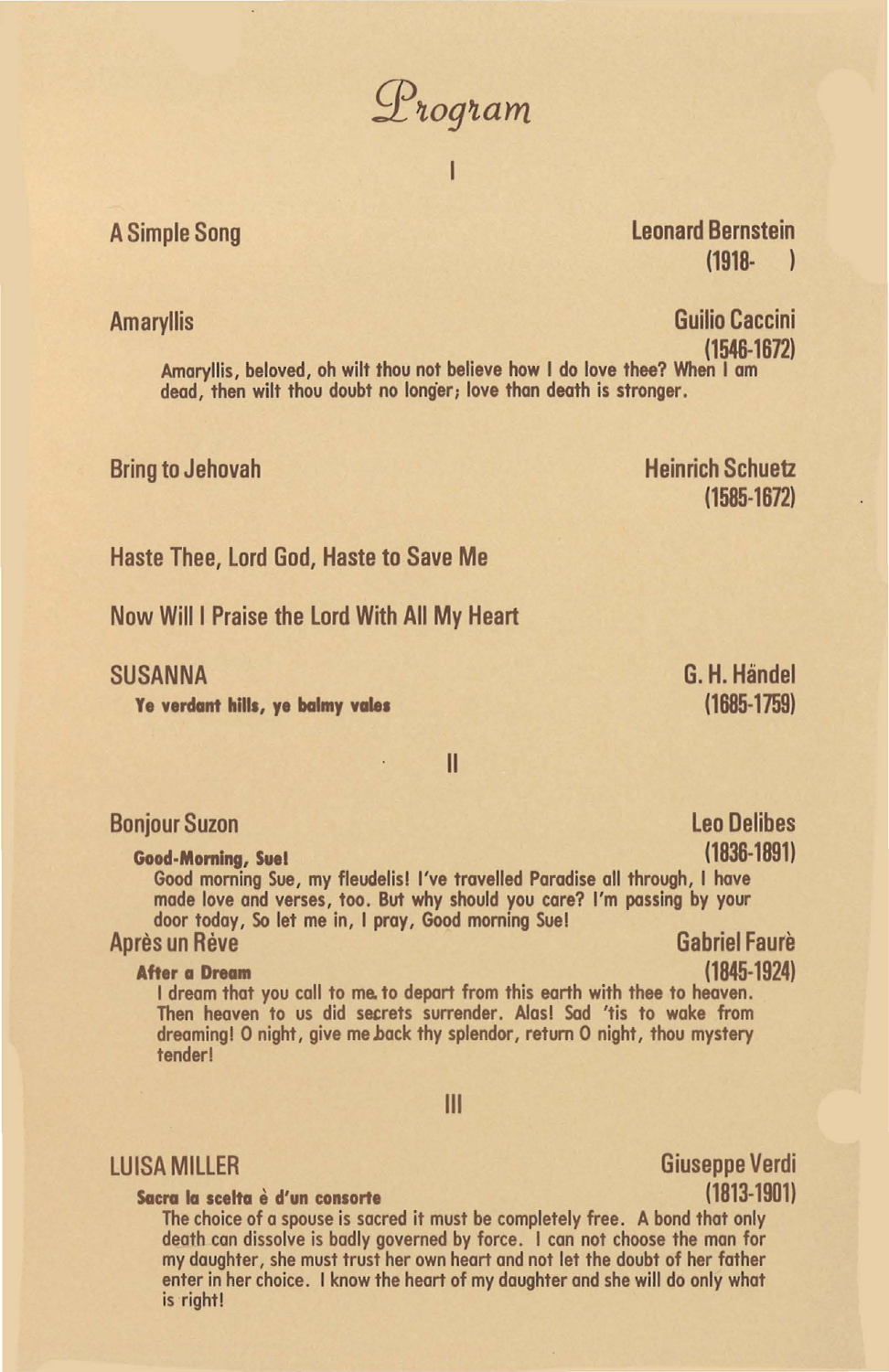## Verborgenheit Hugo Wolf

### Secrecy (1860-1903)

Peace, O World, O grant me peace! Lure me not with love's sweet bounties. Oft I feel my senses wane, then a ray of hope enthralls me, joy fills my heart.

### Von ewiger Liebe

Of Eternal Love maid strolls toward her home. Are you ashamed our love to confess? Love that was plighted as soon as we met. Then she spoke, "Our Love, beloved, will ever endure! Iron and steel will melt away but our love must forever stay."

letha Cole

John Huston

(1685-1750)

Dedication (1864-1949) And thy love brought me salvation, While I, filled with adoration. Hallowed, hallowed, found love divine. Thanks be thine!

v

Near the Cross

A Hymn to God the Father

| THE PILGRIM'S PROGRESS                               | R. Vaughan Williams |
|------------------------------------------------------|---------------------|
| The Song of the Leaves of Life and the Water of Life | $(1872 - 1958)$     |
| Mr. Rountree and Dr. Hammond                         |                     |
| <b>Cantata No. 196</b>                               | J.S. Bach           |

Cantata No. 196 The Lord Bless You

Mr. Rountree ond Dr. Hammond

"I will sing unto the Lord as long as I live: I will sing praises to my God while I have my being." PSALM 104:33

### IV

(1833-1897)

**Zueignung Christian Christian Christian Christian Christian Christian Christian Christian Christian Christian Christian Christian Christian Christian Christian Christian Christian Christian Christian Christian Christian C** 

Johannes Brahms